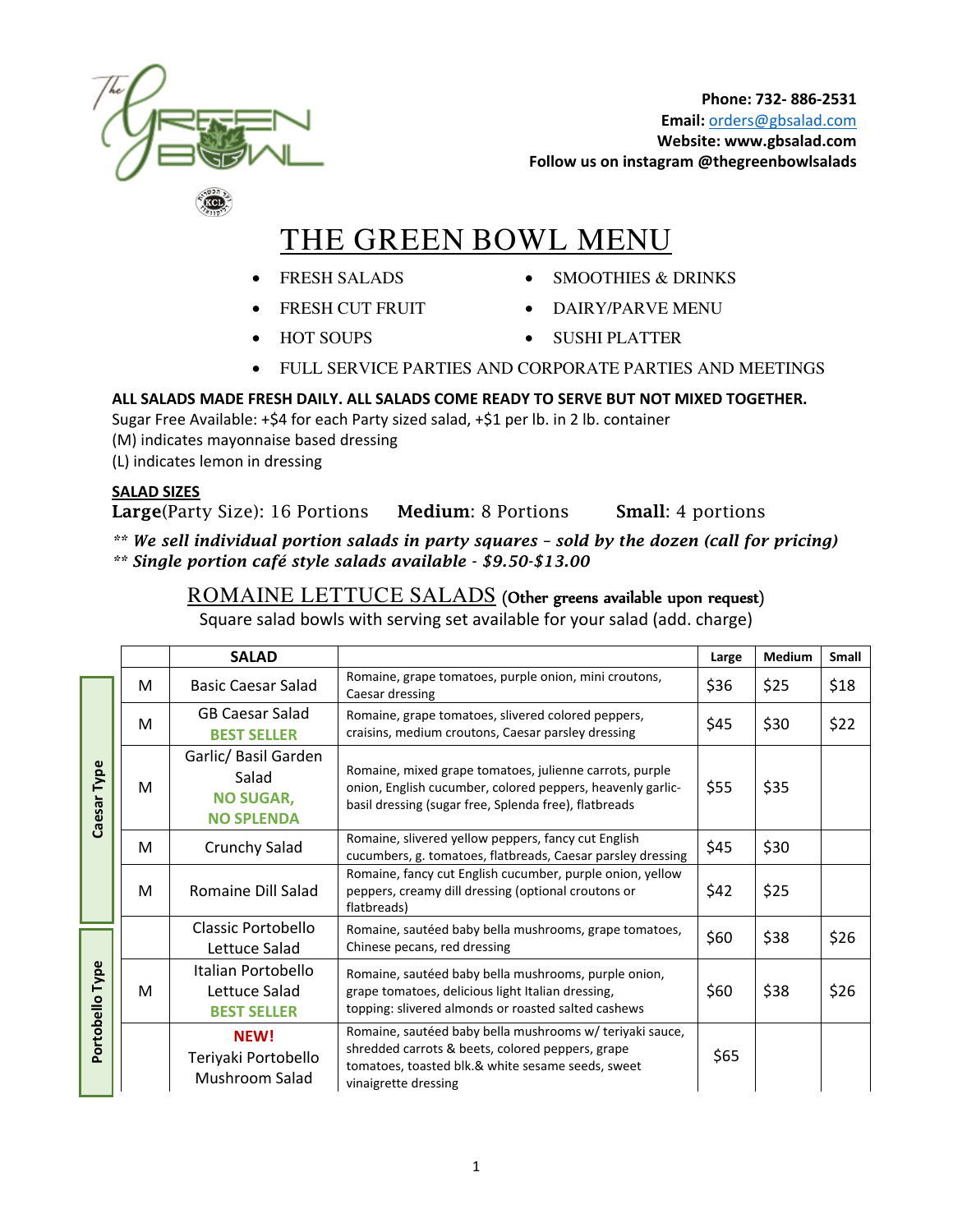

|                        |   | <b>SALAD</b>                                          |                                                                                                                                                                                   | Large         | Medium        | Small |
|------------------------|---|-------------------------------------------------------|-----------------------------------------------------------------------------------------------------------------------------------------------------------------------------------|---------------|---------------|-------|
|                        | L | Fruity Lettuce Salad<br><b>BEST SELLER</b>            | Romaine, fresh mango & kiwi, craisins, dried kiwi, honey<br>almonds with tangy citrus dressing<br>(seasonal: pomegranate seeds)                                                   | \$65          | \$42          | \$28  |
|                        | L | <b>WOW!</b><br><b>Coconut Romaine</b><br>Colada Salad | Romaine, coconut flakes, pineapple, fresh and dried kiwi,<br>pom. seeds, craisins, honey almonds, pina colada dressing<br>(seasonal: pomegranate seeds)                           | \$65          |               |       |
|                        |   | <b>Toffee Peanut Salad</b><br><b>BEST SELLER</b>      | Romaine, fresh mango, fresh kiwi, craisins, toffee peanuts<br>with rich dressing you've never tasted<br>(seasonal: pomegranate seeds)                                             | \$65          | \$42          | \$28  |
|                        | M | Lettuce Poppy Salad                                   | Romaine, fresh mango & kiwi, craisins, honey almonds,<br>poppy seed dressing (seasonal: pom seeds)                                                                                | \$60          | \$38          |       |
| <b>Fruity Type</b>     | L | Refreshing Winter<br>Fruit & Romaine<br>Salad         | Romaine, fresh orange & grapefruit segments, walnuts,<br>fruity lemon dressing                                                                                                    | \$60          |               |       |
|                        |   | <b>Tropical Salad</b>                                 | Romaine, diced mango, avocado, mandarin oranges,<br>craisins, chow mein noodles, brown sugar vinaigrette<br>dressing                                                              | \$58          |               |       |
|                        |   | Fabulous Mango<br>Salad                               | Romaine, fresh mango, purple onion, diced avocado, dried<br>mango, cashews, fresh mango dressing                                                                                  | \$60          |               |       |
|                        |   | <b>NEW! Deluxe</b><br>Pistachio Romaine<br>Salad      | Romaine, Mango, Avocado, Purple grapes, Craisins, Hulled<br>Pistachio nuts (Seasonal: Pom seeds) Purple onion, poppy<br>seed dressing                                             | \$70          | \$48          |       |
| Romaine -<br>Fish Type | M | <b>NEW!</b> Lox Tidbit<br>Salad                       | Romaine, fresh lox pieces, g. tomatoes, fresh peppers,<br>English cucumbers, purple onion, flatbread crackers, spicy<br>mayo dressing                                             | \$70          |               |       |
|                        | M | <b>NEW!</b> Romaine Tuna<br>Salad                     | Romaine, grape tomatoes, purple onion, fresh peppers,<br>flaked tuna, flatbreads, creamy Caesar dressing                                                                          | \$56          |               |       |
|                        |   | <b>Taco Chip Salad</b>                                | Romaine, red & orange peppers, purple onion, sautéed<br>fresh mushrooms, diced avocado, taco chips, slivered<br>almonds, red dressing (optional: sautéed baby bella<br>mushrooms) | \$60<br>(562) | \$38<br>(540) |       |
|                        | M | Sweet Lettuce Salad<br>w/Toppings                     | Romaine, fresh mango, assorted colored peppers, purple<br>onion, diced avocado, Chinese pecans, craisins, delicious<br>mayo-honey dressing                                        | \$62          |               |       |
|                        | M | Italian Romaine<br><b>Walnut Salad</b>                | Romaine, fresh walnuts, grape tomatoes, snap peas, purple<br>onion, yellow peppers, English cucumbers, Italian dressing                                                           | \$58          | \$36          |       |
|                        |   | <b>WOW!</b><br><b>Sweet Potato Chip</b><br>Salad      | Romaine, purple cabbage, mandarin oranges, sweet potato<br>chips, dried mango, purple onions, Chinese glazed pecans,<br>fresh sweet potato cubes                                  | \$70          | \$48          |       |
|                        | M | Sushi Salad<br><b>BEST SELLER</b>                     | Sushi in salad- not in a roll (1 lb. Romaine, 2 lb. rice), many<br>toppings, crunch, spicy mayonnaise dressing                                                                    | \$68          |               |       |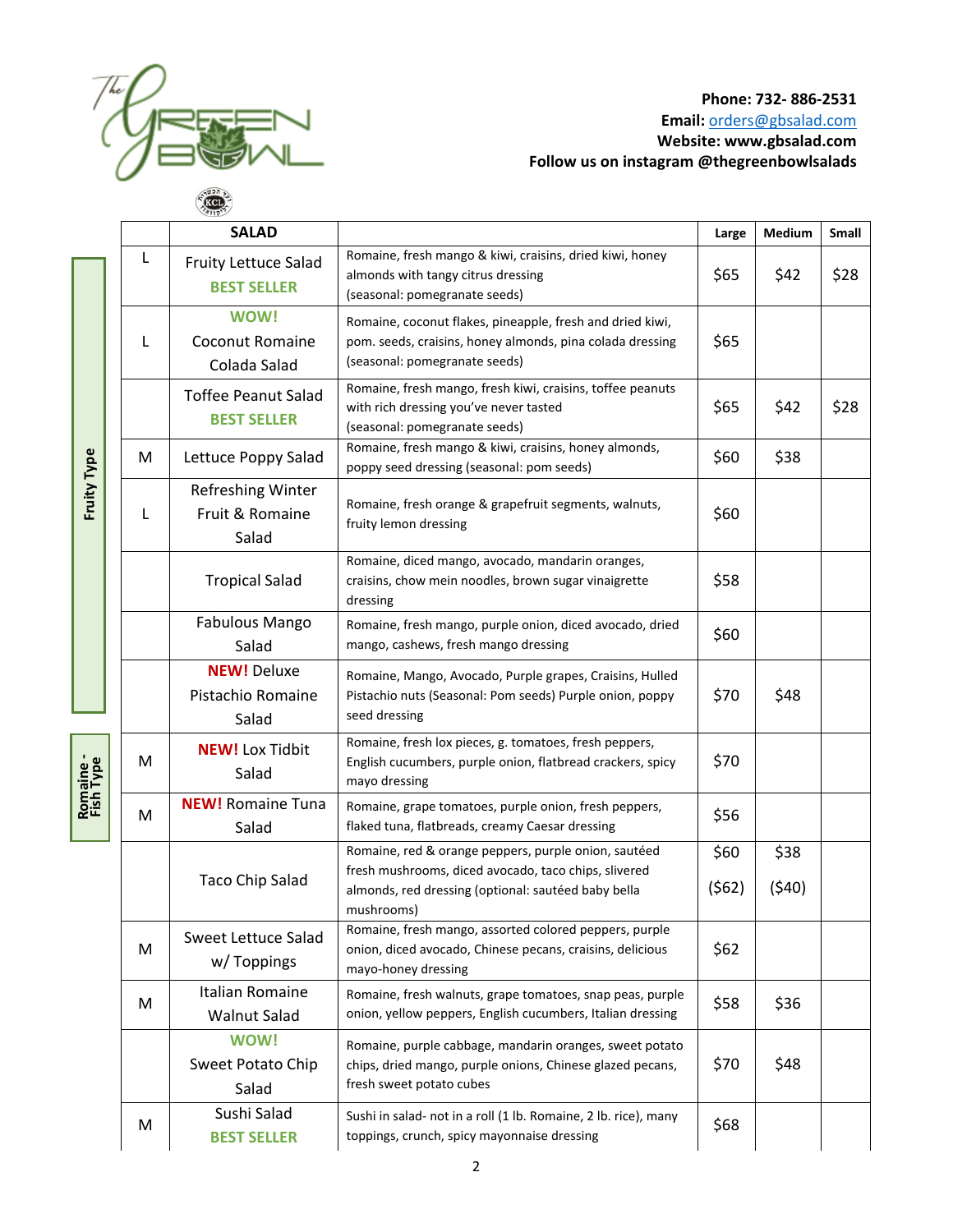

|   | <b>SALAD</b>                                                                                                                                                                           |                                                                                                                                                                   | Large | Medium | <b>Small</b> |
|---|----------------------------------------------------------------------------------------------------------------------------------------------------------------------------------------|-------------------------------------------------------------------------------------------------------------------------------------------------------------------|-------|--------|--------------|
| M | <b>Brown Rice Sushi</b><br>Salad                                                                                                                                                       | Sushi in salad- not in a roll (1 lb. Romaine, 2 lb. brown rice),<br>many toppings, Tempura crunch, spicy mayonnaise dressing                                      | \$68  |        |              |
| M | Romaine, Fresh<br>Mushroom, Snappy<br>Salad                                                                                                                                            | Romaine, fresh mushrooms, snap peas, slivered yellow<br>pepper, crispy onions, croutons, mayo dressing                                                            |       |        |              |
| M | Sesame Crunch Salad<br>(aka Nish Nosh Salad)                                                                                                                                           | Romaine, (optional: purple & white cabbage), grape<br>tomatoes, purple onion, nish nosh crackers, craisins, black &<br>white sesame seeds, soy-mayo dressing      |       | \$32   | \$24         |
|   | Ramen Noodle Salad                                                                                                                                                                     | Romaine, (optional: purple cabbage), snap peas, yellow<br>pepper, purple onion, toasted slivered almonds, crunchy<br>ramen noodles, red wine vinaigrette dressing | \$58  |        |              |
|   | Garden Fresh<br>Celery Crunch Salad                                                                                                                                                    | Romaine, purple cabbage, diced celery, mandarin oranges,<br>julienne carrots, toasted slivered almonds, flatbreads,<br>brown sugar vinaigrette dressing           | \$63  |        |              |
| M | Romaine Salad w/<br><b>Avocado Dressing</b>                                                                                                                                            | Romaine, grape tomatoes, black olives, red & orange<br>pepper, purple onion, fresh avocado dressing, flatbreads<br>topping                                        |       |        |              |
| M | Chickpeas 'n Lettuce<br>Salad                                                                                                                                                          | Romaine, fresh mushrooms, baby corn, green olives,<br>chickpeas, mayo dressing                                                                                    |       |        |              |
|   | Roasted Vegetable<br>Romaine w/ Pesto<br><b>Dressing</b>                                                                                                                               | Romaine, with roasted assorted vegetables, roasted salted<br>cashews, fresh pesto dressing                                                                        | \$70  |        |              |
| M | <b>NEW! BBQ Corn</b><br>Romaine Salad                                                                                                                                                  | Romaine, BBQ corn crunch, Baby corn, Hearts of palm,<br>Grape tomatoes, Colored peppers, Purple onion, Zesty<br>mayo dressing w/ a zing                           | \$58  | \$38   |              |
|   | Romaine, Crispy onions, Colored peppers, Purple onion,<br><b>NEW!</b> Crispy Onion<br>Fresh snap peas, Hearts of palm, Fresh sliced mushrooms or<br>Romaine Salad<br>sautéed mushrooms |                                                                                                                                                                   | \$58  | \$38   |              |
|   | <b>NEW!</b> Cashew Carrot<br><b>Ginger Salad</b>                                                                                                                                       | Romaine, Purple cabbage, Grape tomatoes, English<br>cucumbers, Fresh mango, Purple onion, Julienned Carrots,<br>Craisins, Cashews, Unique carrot ginger dressing  | \$60  | \$38   |              |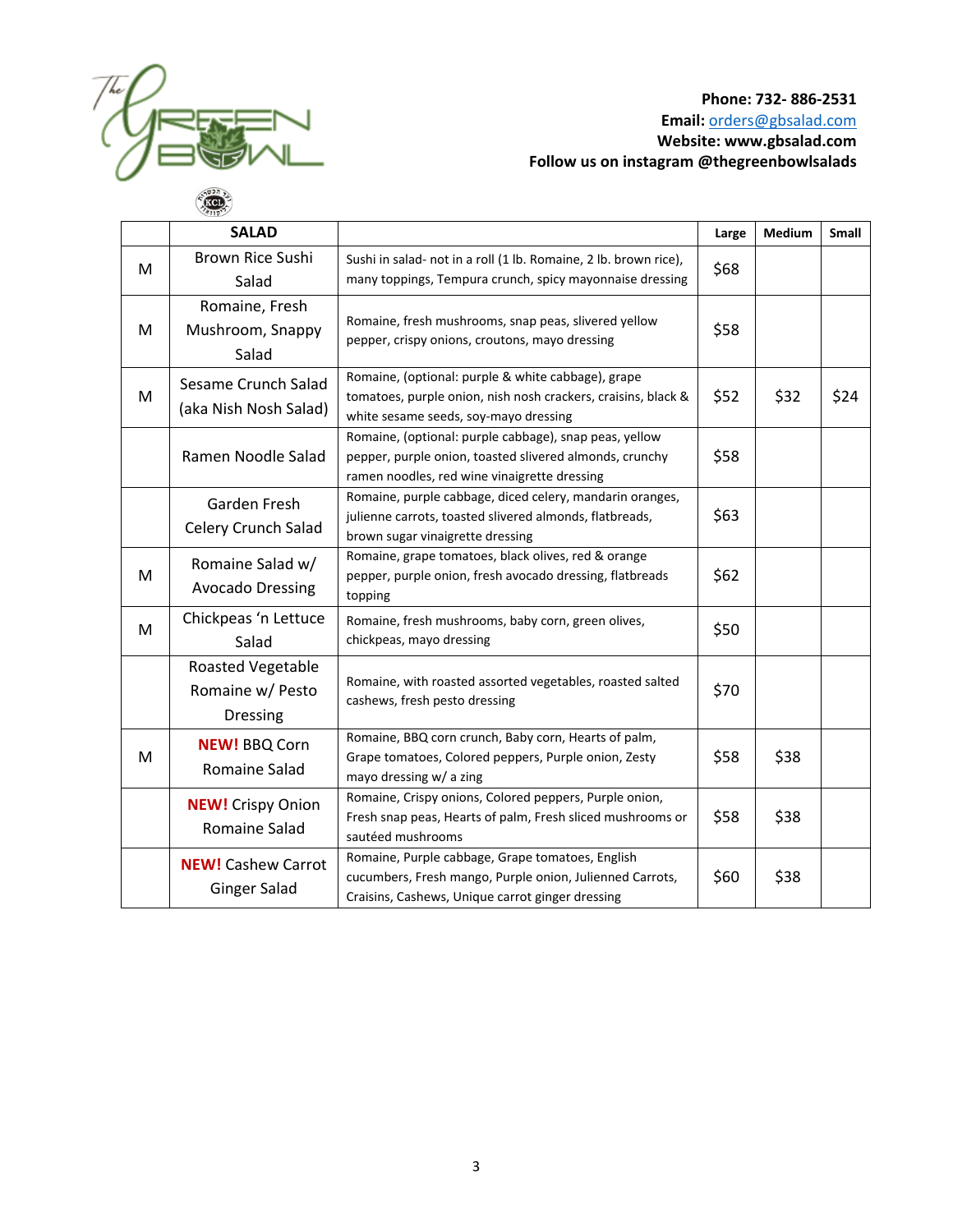

## CABBAGE SALADS

|   | <b>SALAD</b>                                                            |                                                                                                                                               | Large | <b>Medium</b> |
|---|-------------------------------------------------------------------------|-----------------------------------------------------------------------------------------------------------------------------------------------|-------|---------------|
|   | Mixed Cabbage Salad                                                     | Purple and/or white cabbage, purple onion, colored<br>peppers, toasted sesame seeds, craisins, vinaigrette<br>dressing                        | \$52  | \$32          |
| M | Two Tone Cabbage Salad                                                  | Purple and/or white cabbage, purple onion, colored<br>peppers, craisins, salted sunflower seeds, dill dressing                                | \$52  | \$32          |
|   | Elegant Purple Cabbage<br>Salad                                         | Purple cabbage, sunflower seeds, dried mango, purple<br>onion, red & orange pepper, craisins, Chinese pecans,<br>delicious red dressing       | \$60  | \$38          |
|   | Marinated Purple Cabbage<br>Salad                                       | Purple cabbage and assorted vegetables, vinaigrette<br>dressing                                                                               | \$52  |               |
| M | Chow Mein Salad                                                         | White cabbage, purple cabbage, broccoli florets, chow mein<br>noodles, slivered almonds, craisins, dill-mayo dressing, ???                    | \$65  | \$42          |
|   | Purple Pomegranate<br><b>Explosion Salad</b><br>(seasonal availability) | Purple cabbage, pomegranate seeds, purple grapes, purple<br>onion, dried mango, craisins, Chinese pecans, brown sugar<br>vinaigrette dressing | \$62  |               |
| M | Sesame Crunch Cabbage<br>Salad                                          | Purple & white cabbage, nish nosh crackers, colored<br>peppers, purple onion, craisins, blk. & wte. sesame seeds,<br>soy-mayo dressing        | \$50  |               |
| M | Cabbage Mushroom Salad                                                  | White & purple cabbage, fresh mushrooms, peas, julienne<br>carrots, mayo dressing                                                             | \$50  |               |
|   | Purple Orange Thrill Salad                                              | Purple cabbage, purple onion, shredded carrots, cashews,<br>craisins, dried mango, mandarin oranges, brown sugar<br>vinaigrette dressing      | \$58  |               |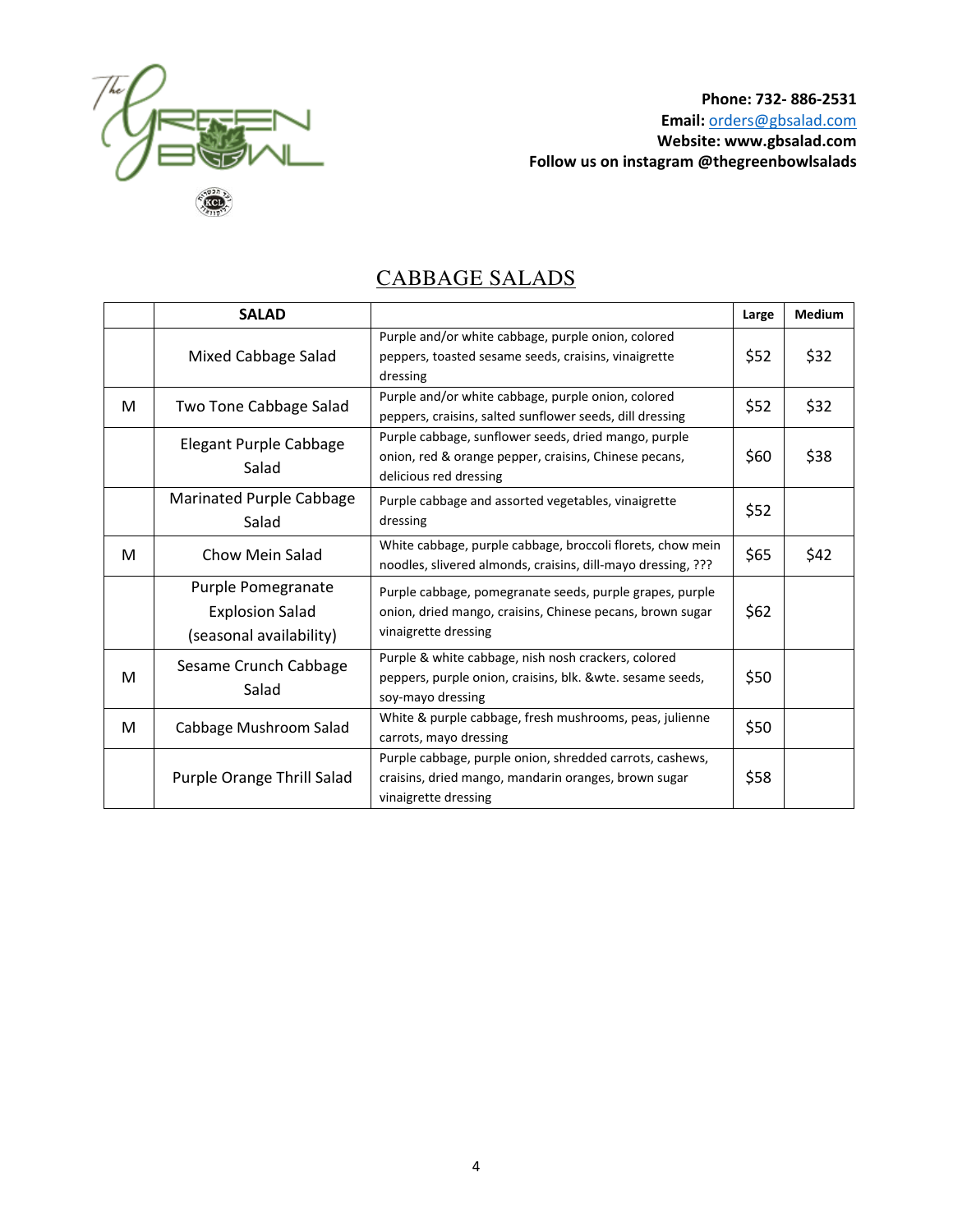

## OTHER SALADS: (9x13 pan or 2 lb. container)

| M | Classic Broccoli Salad      | Broccoli florets, purple onions, craisins, salted cashews, | \$60    |
|---|-----------------------------|------------------------------------------------------------|---------|
|   |                             | mayo dressing                                              | (9x13)  |
|   |                             | Broccoli florets, fresh snap peas, purple onion,           | \$70    |
| M | Elegant Broccoli Salad      | julienned carrots, slivered colored peppers, radish,       |         |
|   |                             | craisins, sunflower seeds, cashews, mayo dressing          | (9x13)  |
|   |                             | Fresh steamed string beans, purple onion, fresh mango,     | \$70    |
| M | Fresh String Bean Salad     | colored peppers, sesame seeds, glazed almonds,             |         |
|   |                             | honey-mayo dressing                                        | (9x13)  |
|   |                             | Assorted peppers, kirbies, purple cabbage, purple          | \$18    |
|   | <b>Marinated Salad</b>      | onion, carrots, vinaigrette dressing                       | (2 lb.) |
|   | 3 Bean Salad                | Chick peas, green beans, wax beans, green pepper, red      | \$18    |
|   |                             | pepper, purple onion, vinaigrette dressing                 | (2 lb.) |
|   | Mini Diced                  | Green and red peppers, hearts of palm, pickles, olives     | \$20    |
|   | Mediterranean Salad         | (optional: chick peas), parsley vinaigrette dressing       | (2 lb.) |
|   | <b>BEST SELLER</b>          |                                                            |         |
|   | <b>Hearts of Palm Salad</b> | Hearts of palm, avocado, grape tomatoes,                   | \$23    |
|   |                             | dill vinaigrette dressing                                  | (2lb.)  |
|   | <b>Snappy Salad</b>         | Fresh snap peas, grape tomatoes, baby corn, hearts of      | \$23    |
|   | <b>BEST SELLER</b>          | palm, dill vinaigrette dressing                            | (2lb.)  |
|   |                             | Quinoa, purple onion, diced three colored peppers,         | \$28    |
|   | Quinoa Salad                | fresh snap pea pieces, craisins, slivered almonds,         | (2 lb.) |
|   |                             | Dijon mustard-oil dressing                                 |         |
| L | Mediterranean Quinoa Salad  | Quinoa, tomatoes, English cucumber, lemon dressing         | \$28    |
|   |                             |                                                            | 2 lb.   |
|   | Quinoa with Mango Salad     | Quinoa, fresh & dried mango, English cucumber, purple      | \$29    |
|   |                             | onion, light dressing                                      | 2 lb.   |
|   |                             | 1 lb. romaine, 4 lb. quinoa, purple onion, slivered three  | \$68    |
|   | Quinoa with Romaine Salad   | colored peppers, fresh snap pea pieces, craisins,          | (Party  |
|   |                             | roasted almonds, Dijon mustard-oil dressing                | Size)   |
|   | Marinated Mushroom Salad    | Sliced mushrooms, red peppers, green peppers, olives,      | \$23    |
|   |                             | onion slices, parsley vinaigrette dressing                 | (2 lb.) |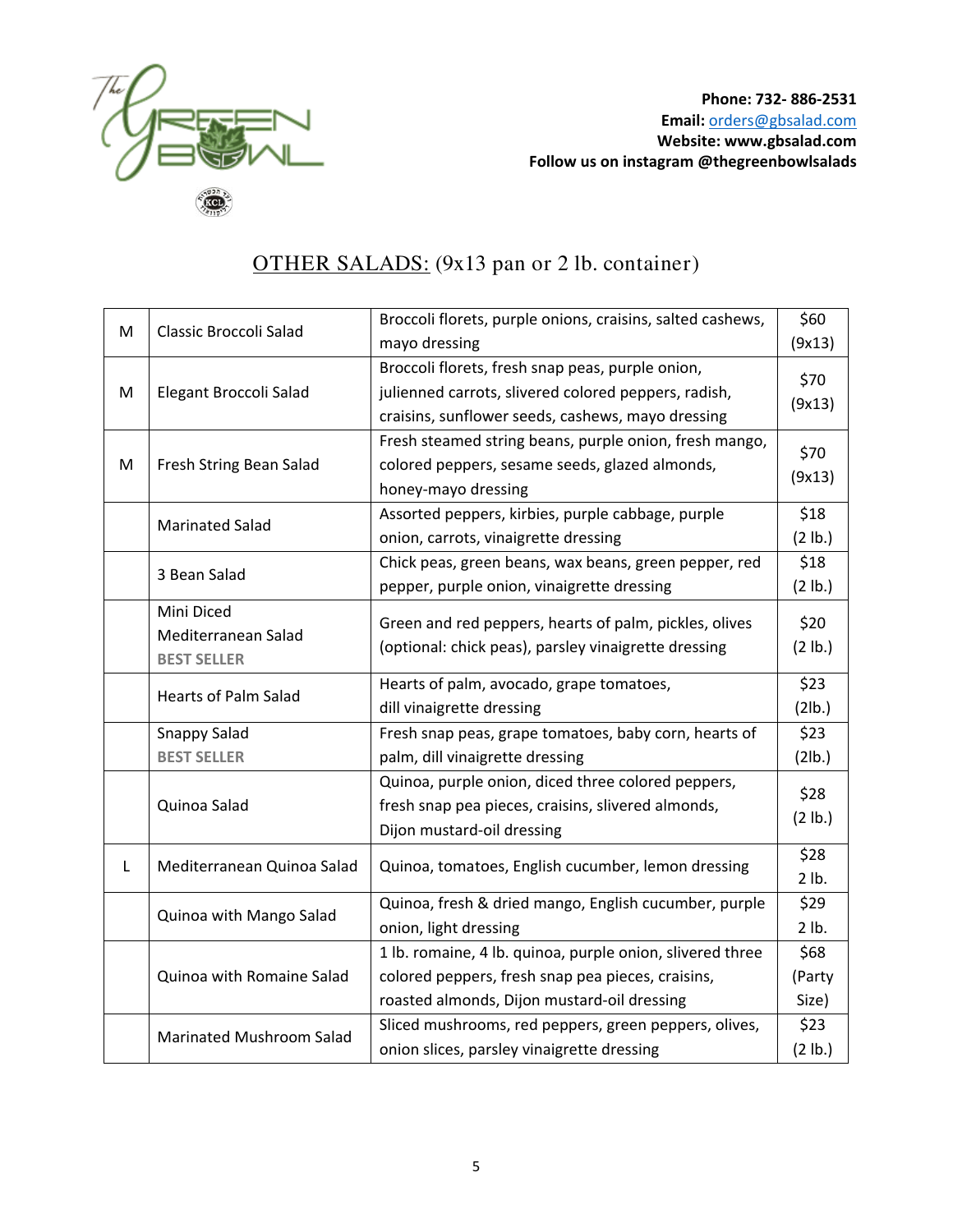

|     |                               | Romaine, grape tomato, colored peppers, craisins,   |         |  |
|-----|-------------------------------|-----------------------------------------------------|---------|--|
| M   | Dairy Caesar GB Salad         | with creamy dairy Caesar dressing                   | \$58    |  |
|     |                               | topping: croutons, parmesan cheese,                 |         |  |
|     |                               | Romaine, avocado, grape tomatoes, English           |         |  |
| L   | Avocado Parmesan Salad        | cucumber, green stuffed olives, parmesan cheese,    | \$58    |  |
|     |                               | light dressing                                      |         |  |
|     |                               | If you like broccoli salad, you'll love this dairy  |         |  |
| M   | <b>Fruited Broccoli Salad</b> | version: Broccoli, purple onion, mandarin oranges,  | \$68    |  |
|     |                               | craisins, cashews, creamy dairy dressing            |         |  |
|     |                               | Romaine, grape tomatoes, shredded two-color         |         |  |
| M/L | Romaine Salad with Avocado    | cheese, olives, purple onion, avocado dressing,     | \$68    |  |
|     | <b>Dressing</b>               | topping: flatbreads                                 |         |  |
|     |                               | Romaine, feta cheese, sautéed fresh mushrooms,      |         |  |
| L   | Greek Salad                   | grape tomatoes, colored peppers, lemon dressing     | \$65    |  |
|     | Quinoa Feta Mediterranean     | Quinoa, chick peas, tomatoes, feta cheese, parsley, | \$33    |  |
| L   | Salad                         | oil-based dressing                                  | (2 lb.) |  |
|     |                               | Romaine, fresh mango, kiwi, purple onion, glazed    |         |  |
| M   | Romaine Fruity infused salad  | almonds, delicious raspberry infused dairy dressing | \$62    |  |
|     |                               |                                                     |         |  |

# DAIRY SALADS (Party Size)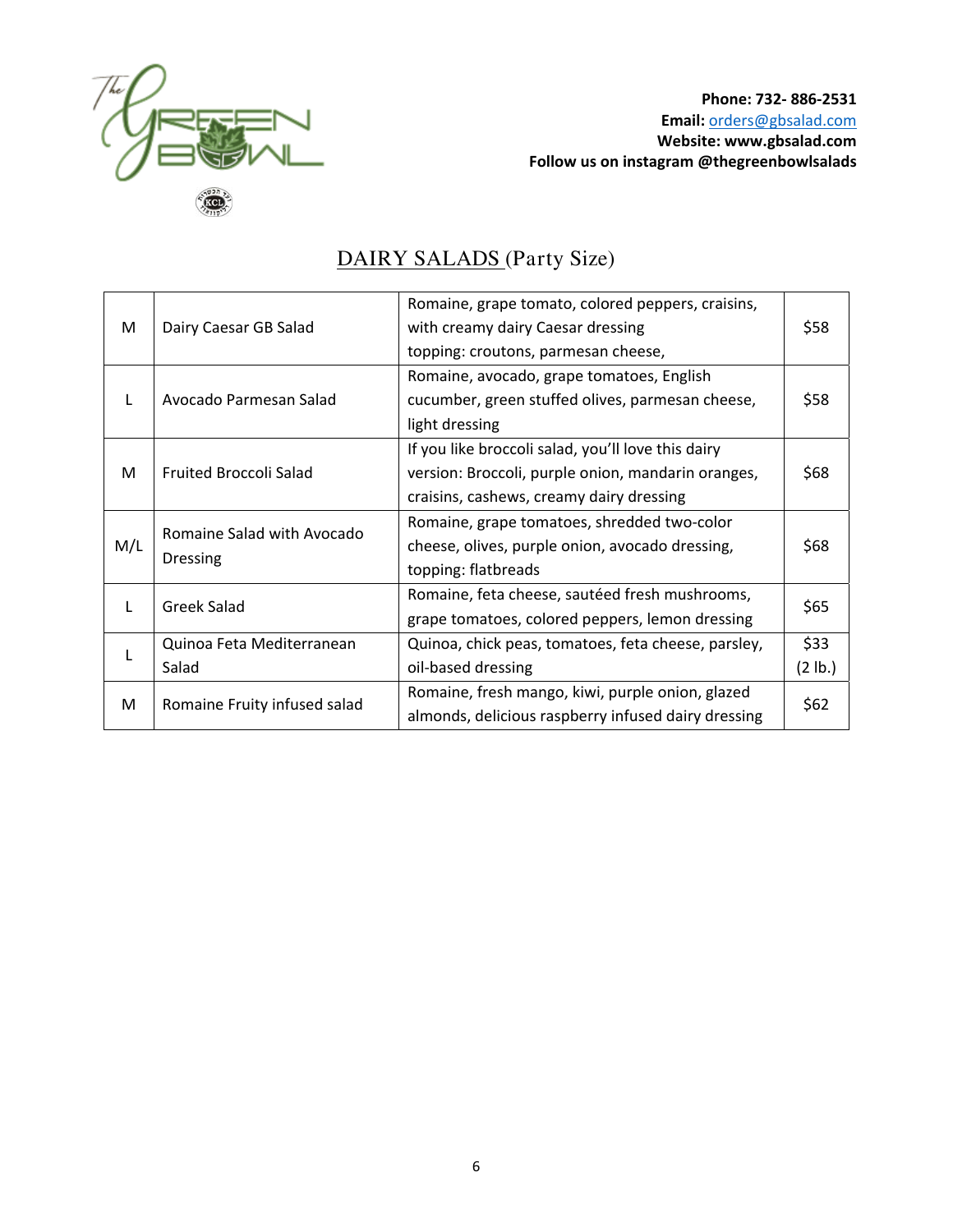

|   |                                          | Linguine pasta, sautéed onions, mushrooms &                                                   |      |
|---|------------------------------------------|-----------------------------------------------------------------------------------------------|------|
|   | Sesame Linguine Salad                    | assorted peppers, soy-brown-sugar-garlic dressing                                             | \$55 |
|   |                                          | *serve warm or cold*                                                                          |      |
|   | Angel Hair Pasta & Basil salad           | Angel hair pasta, sautéed onions, tomatoes, basil                                             | \$50 |
|   |                                          | *Serve warm or cold*                                                                          |      |
|   | Orzo Salad                               | Orzo, slivered almonds, craisins, purple onion,                                               | \$50 |
|   |                                          | mandarin oranges, sweet/salty light dressing                                                  |      |
| M | Classic Pasta Salad                      | Penne pasta, purple onions, colored peppers, grated                                           | \$53 |
|   |                                          | carrots, broccoli florets, mayo dressing                                                      |      |
|   |                                          | Pasta shells, avocado, grape tomatoes, purple onion,<br>Avocado Pasta Salad<br>light dressing |      |
|   |                                          |                                                                                               |      |
|   |                                          | Linguine pasta, sautéed baby bella mushrooms,                                                 |      |
|   | <b>WOW! Caramelized Onion Portobello</b> | caramelized onions, grape tomatoes, roasted                                                   | \$62 |
|   | Pasta Salad                              | slivered almonds, light dressing                                                              |      |
|   |                                          | *serve warm or cold*                                                                          |      |
|   | Pasta with Pesto Sauce                   | Pasta with garlic basil pesto sauce, broccoli florets                                         | \$60 |
|   | Penne Tomato Pasta Salad                 | Penne pasta, purple onion, grape tomatoes, garlic-                                            | \$50 |
|   |                                          | basil dressing                                                                                |      |

# PASTA SALADS (9x13 pan)

## HOT VEGETABLES

|                                   | Assorted peppers, green & yellow squash,   | \$65        |
|-----------------------------------|--------------------------------------------|-------------|
| <b>Grilled Roasted Vegetables</b> | assorted mushrooms, sweet potato, eggplant | platter     |
| Grilled Roasted Vegetable Skewers | (Minimum one dozen)                        | $$4.5$ each |
| <b>Glazed Fresh String Beans</b>  |                                            | \$55        |
| <b>Grilled Vegetable Platter</b>  | Assorted roasted grilled vegetables,       | \$70        |
|                                   | beautifully arranged                       |             |
| Sauteed String Beans with Almonds |                                            | \$50        |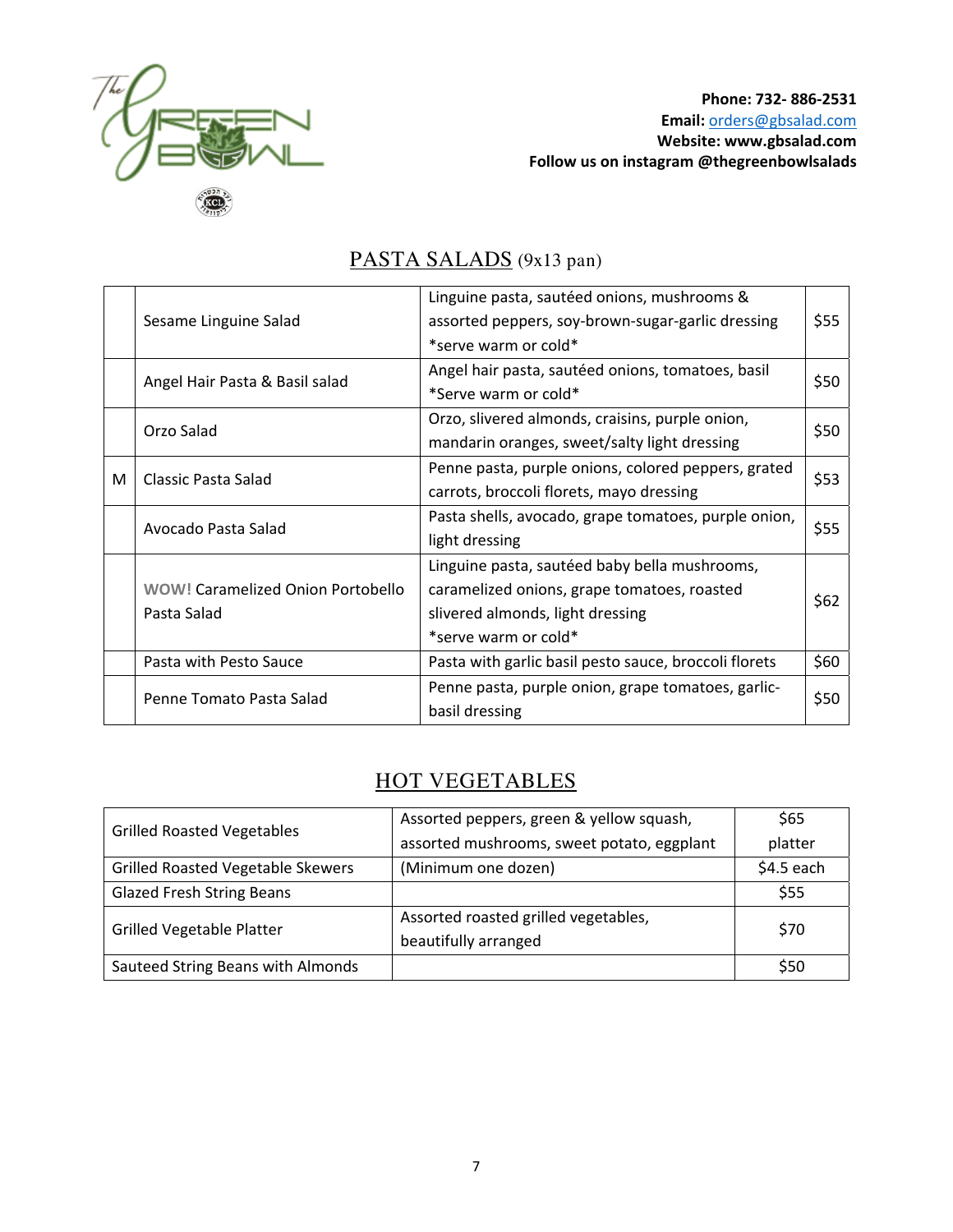

These items can only be ordered together with \$100 minimum order of other products.

### TABLE SALADS (2 lb. containers) Premixed salads ready to serve

|              | <b>Health Salad</b>         |                             | \$15 |
|--------------|-----------------------------|-----------------------------|------|
|              | Purple Health Salad         |                             | \$16 |
| M            | Cole Slaw                   |                             | \$10 |
|              | Cucumber Salad              | Made with English cucumbers | \$16 |
| M            | <b>Russian Cole Slaw</b>    | Made with English cucumbers | \$16 |
| L            | <b>Tomato Salad</b>         | <b>Fresh Lemon Dressing</b> | \$15 |
| $\mathbf{I}$ | <b>Elegant Tomato Salad</b> | <b>Fresh Lemon Dressing</b> | \$20 |
|              | Israeli Salad               | Made with English cucumbers | \$16 |
|              | Guacamole                   |                             | \$23 |
| M            | Corn Salad                  |                             | \$20 |

DIPS(1 lb. containers)-Call for our latest dips- we always have new ones!

| Avocado Dip           | \$13 |
|-----------------------|------|
| Caramelized Onion Dip | \$12 |
| Chummus               | \$10 |
| Dill Dip              | \$10 |
| <b>Eggplant Dip</b>   | \$10 |
| Jalapeno Zing Dip     | \$10 |
| Olive Dip             | \$10 |
| Parsley Dip           | \$10 |
| Sautéed Eggplant      | \$10 |
| Sweet Pepper Dip      | \$10 |
| Techina Dip           | \$10 |
| Tomato Dip            | \$10 |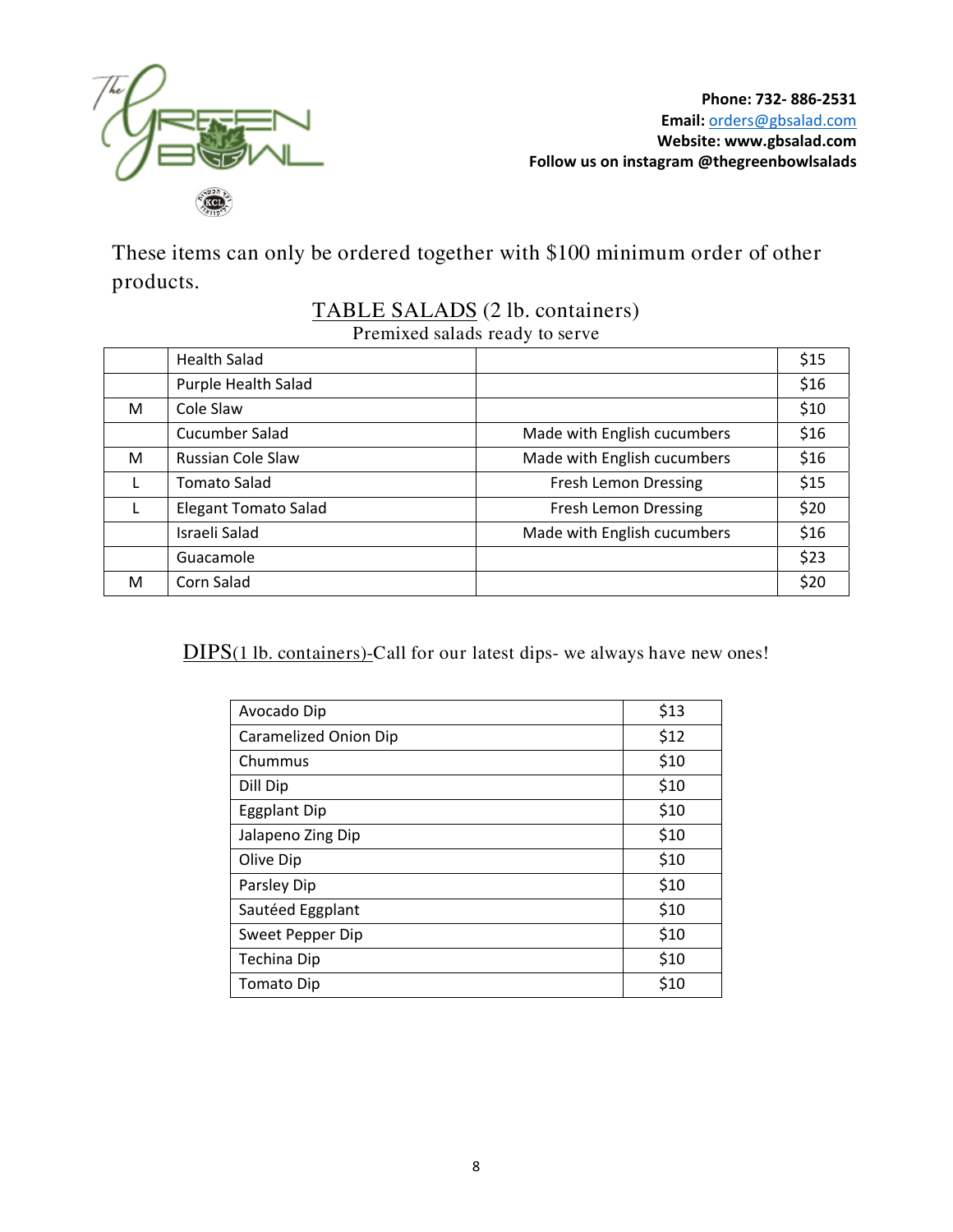

# FRESH FRUIT & VEGETABLES

Fresh Vegetable Platters (all platters come with dressing) Tray Platter \$45 12" vegetable platter \$55 16" platter \$75 Exclusive Platters – 12" - \$65  $-16" - $90$ 

#### Other Vegetable Options

Mini cube vegetable stix cups with dressing on bottom \$36 per dozen **\*\*GREAT GIFT\*\*** 

Fresh Fruit- 9x13 pan (seasonal price fluctuations) (option of cubed fruit in bowls)

Bite Sized Cubes: Cantaloupe (\$25- \$28) Citrus Mix (\$60) Honey Dew (\$30- \$35) Mango slices or cubes (\$60) Pineapple (\$35) Red &/or Purple Grapes (\$60) Watermelon (\$25- \$35)

#### Mini Cubed Fruit: (2 lb. container)

Choice of: Cantaloupe (\$16- \$17) Grape Halves (\$22) Kiwi (\$22) Mango (\$20- \$22)

Honeydew (\$16- \$17) Pineapple (\$19) Pomegranate Seeds (\$24-\$30) (seasonal availability) Watermelon (\$15- \$17)

### Other Fruit Options

Sectional Fruit Tray- \$30 Decorated Cubed Fruit Bowl (small \$20 (+4 gifted), medium \$35 (+5 gifted), large \$50 (+6 gifted) Ready Mini Cube Cups (w/ forks)- \$1.60- \$2.40 6 oz. square cup with lid (lid can be used as a base) - \$4 (melon on bottom, Deco on top) 3 oz. Martinis - \$2.60-\$3.10 Mini cubed fruit box- 1 dozen w/ forks \$22- \$24 Decorated Fruit Trifles (layered mini cubed fruit in bowl - gifted) (small \$28, medium \$52, large \$65) 9x13 fruit tray platter (assorted cubed fruit and sliced fruit set up on tray) \$40 12" square fruit platter- beautifully arranged \$65 16" square fruit platter (assorted cubed fruit and sliced fruit set up on tray) \$90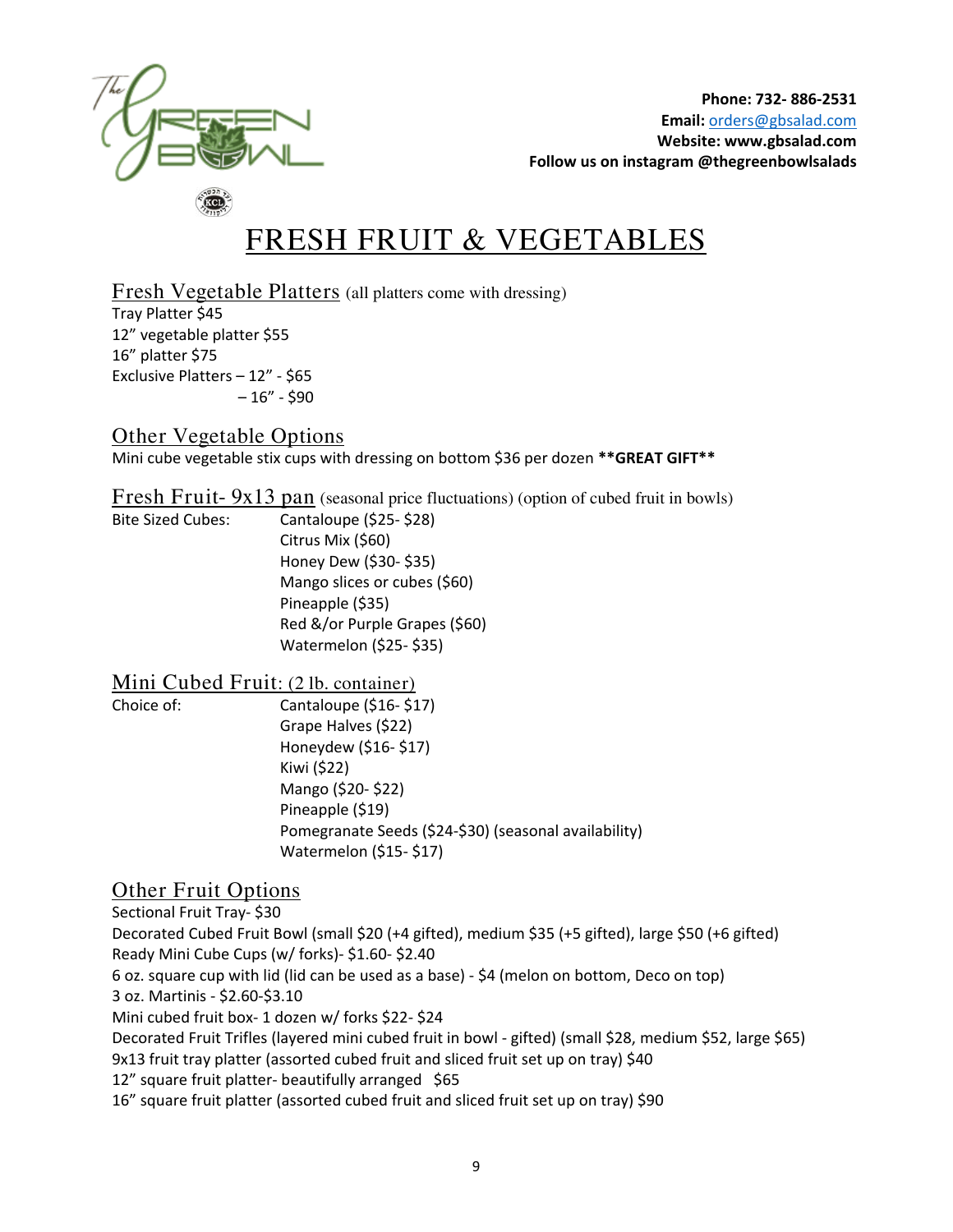

# PARTY MENU

## DAIRY AND PARVE HOT DISHES AND PLATTERS

| <b>Baked Ziti</b>                              | 9x13             | \$35       |
|------------------------------------------------|------------------|------------|
| Penne A La Vodka                               | 9x13             | \$45       |
| Lasagna                                        | 9x13             | \$45       |
| Fettucine Alfredo                              | 9x13             | \$45       |
| Fettucine w/ Mushrooms or Broccoli             | 9x13             | \$49       |
| Mushroom Onion or Broccoli Quiche              | 9 Inch Round Pan | 2 for \$49 |
| Creamy Garden Pasta                            | 9x13             | \$58       |
| Mini Quiche                                    | One Dozen        | \$36       |
| Sweet & White Potato Rounds with Melted Cheese | 9x13             | \$55       |
| Grilled/Roasted Vegetables with Cheese         | 9x13             | \$70       |
| Mac 'n Cheese                                  | 9x13             | \$35       |
| Mini Pizzas                                    | 2 Dozen          | \$36       |
| Roasted mini spicy potatoes                    |                  | \$48       |
| <b>NEW!</b> Eggplant Parmesan                  | 9x13             | \$60       |
| <b>NEW!</b> Potato Blintzes                    | One Dozen        | \$30       |
| <b>NEW!</b> Cheese Blintzes                    | One Dozen        | \$36       |
| <b>NEW!</b> Breaded Cauliflower                | 9x13             | \$60       |

| Side of Salmon Platter |                            | Deluxe Square - \$80 |
|------------------------|----------------------------|----------------------|
| <b>Tuna Platter</b>    | 12 inch - \$55             | Deluxe Square - \$70 |
| Lox Platter            | 12 inch - \$65             | Deluxe Square - \$80 |
| Egg Salad and Tuna     | 12 inch - \$55             | Deluxe Square - \$70 |
| Tuna and Lox           | 12 inch - \$60             | Deluxe Square - \$75 |
| Tuna Deluxe            | 11.49 per lb.              |                      |
| Egg Salad Deluxe       | 11.49 per lb.              |                      |
| Sushi Platters         | Small (48 pieces) - \$45   |                      |
|                        | Medium (64 pieces) - \$65  |                      |
|                        | Deluxe (112 pieces) - \$95 |                      |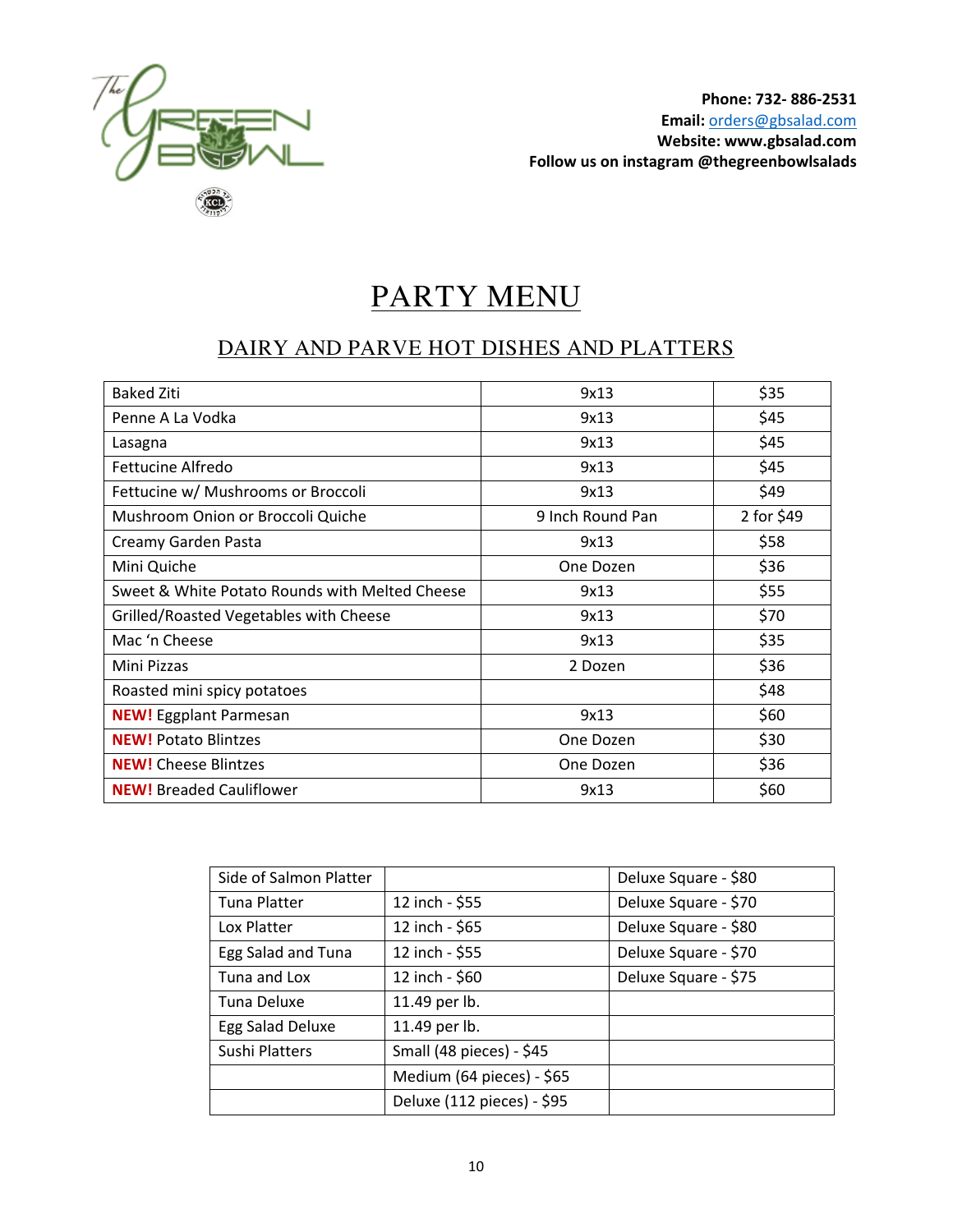

# SOUPS Parve Low-Fat Soups

| Soup                         |                              | 5 Qt. (20 Portions) | 10 Qt. (40 Portions) |
|------------------------------|------------------------------|---------------------|----------------------|
| <b>Hearty Vegetable Soup</b> | Contains some split peas     | \$52                | \$90                 |
|                              | and lots of fresh vegetables |                     |                      |
| Zucchini Potato Soup         | <b>Gluten Free</b>           | \$52                | \$90                 |
| <b>Mushroom Barley Soup</b>  |                              | \$55                | \$100                |
| Autumn Vegetable Soup        | <b>Gluten Free</b>           | \$60                | \$110                |
| Cauliflower Dill Soup        | <b>Gluten Free</b>           | \$60                | \$110                |
| Cream of Broccoli Soup       |                              | \$60                | \$110                |
| Roasted Garlic Soup          |                              | \$55                | \$100                |

Available for rent: 11 qt. soup sterno with fire- \$15

**Soup Cups: 25 pieces. - \$4.99 Soup Cups & Lids: 25 pieces- \$9.49**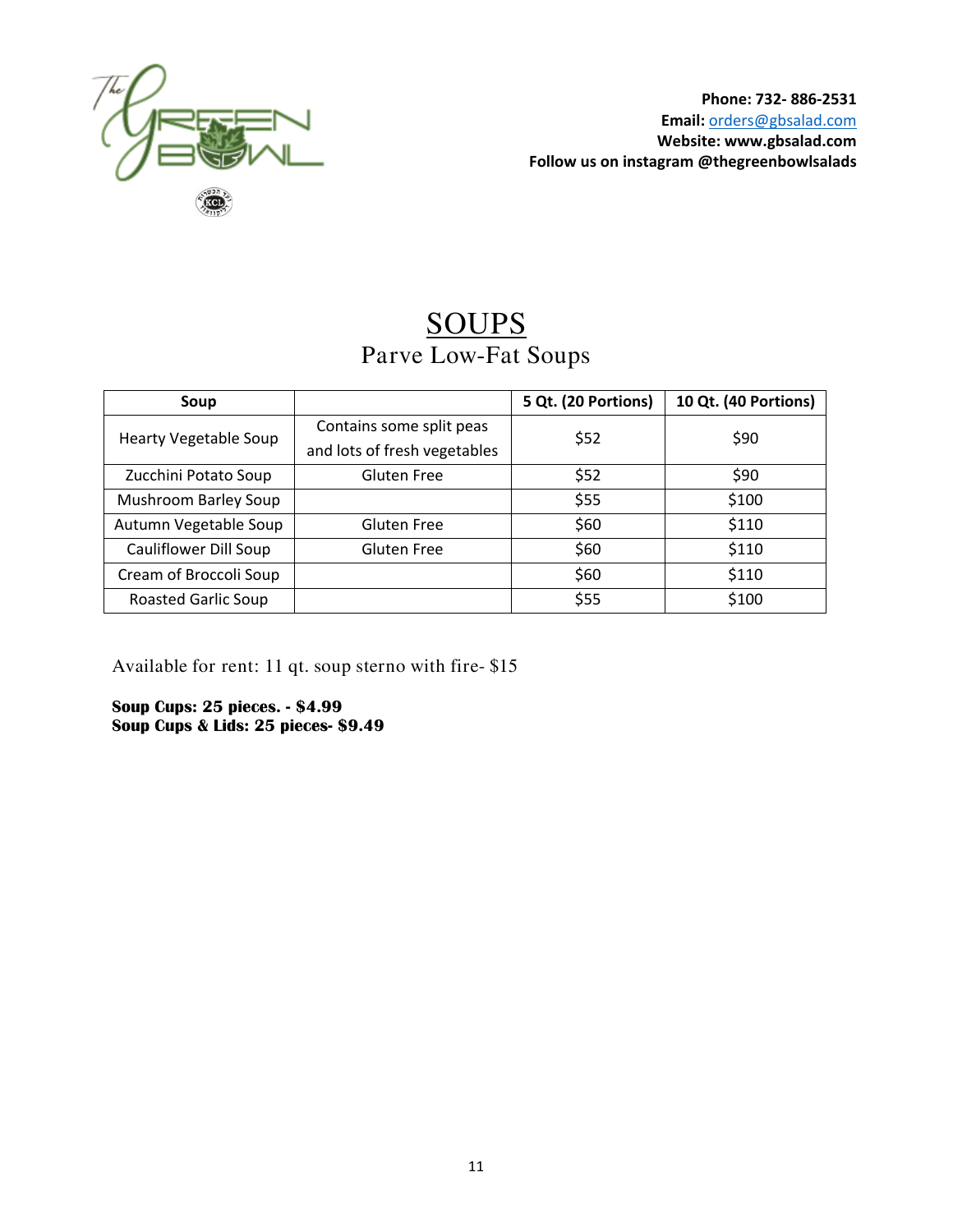

|                           | 32 oz.        | 64. oz        | 35 oz.  |
|---------------------------|---------------|---------------|---------|
|                           | <b>Bottle</b> | <b>Bottle</b> | Carafe  |
|                           |               |               | Pitcher |
| Strawberry                | \$14          | \$24          | \$20    |
| Strawberry Kiwi           | \$14          | \$24          | \$20    |
| Very Berry                | \$14          | \$24          | \$20    |
| Blueberry                 | \$14          | \$24          | \$20    |
| Mango                     | \$14          | \$24          | \$20    |
| <b>Strawberry Colada</b>  | \$16          | \$26          | \$22    |
| Pina Colada               | \$16          | \$26          | \$22    |
| Parve Vanilla Iced Coffee | \$13          | \$21          | \$18    |

# SMOOTHIE & DRINK PRICES

|                                                       | 32 oz.        | 64. oz        | 35 oz.  |  |  |  |
|-------------------------------------------------------|---------------|---------------|---------|--|--|--|
|                                                       | <b>Bottle</b> | <b>Bottle</b> | Carafe  |  |  |  |
|                                                       |               |               | pitcher |  |  |  |
| Creamy Strawberry                                     | \$19          | \$30          | \$24    |  |  |  |
| Vanilla Ice Cold Coffee                               | \$12          | \$20          | \$16    |  |  |  |
| Creamy Tropical Drink                                 | \$19          | \$30          | \$24    |  |  |  |
| <b>Creamy Mixed Berry</b>                             | \$19          | \$30          | \$24    |  |  |  |
| 3 oz. Smoothie Cups – 1 Dozen - \$30                  |               |               |         |  |  |  |
| 3 oz. Dairy Smoothie and Pina Colada - 1 Dozen - \$36 |               |               |         |  |  |  |

# Dairy Drinks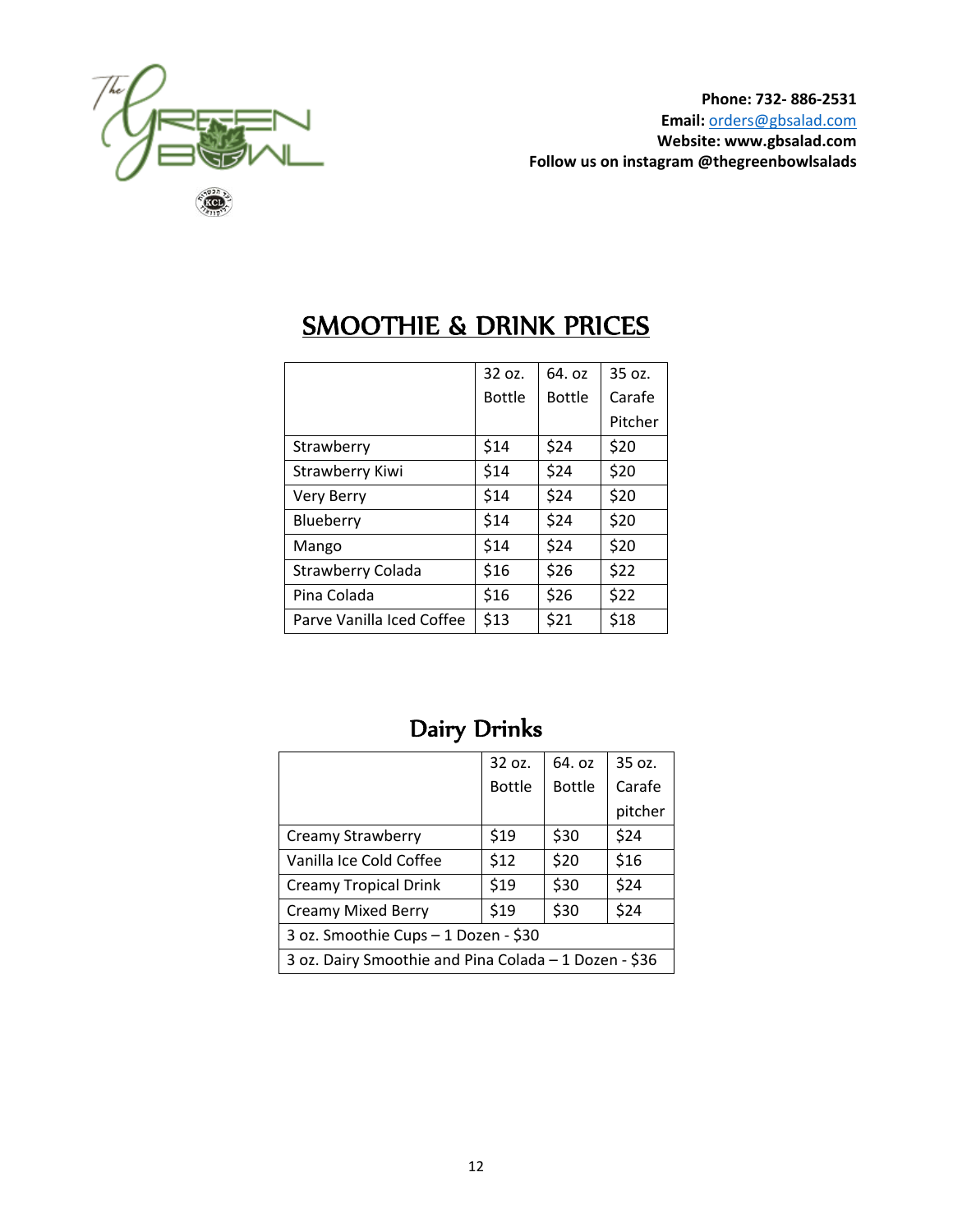

• 12" vegetable platter - \$55, Elegant - \$65 • 16" vegetable platter - \$70, Elegant - \$90 • Individual portion party salads - sold by the dozen – beautifully presented – prices

## Green Bowl Salad/Fruit/Smoothie Gifts

Beautifully Wrapped



- Fruit Trifle: Small- \$28 Medium- \$52 Large- \$65
- Mini cubed fruit box-1 dozen w/forks-\$22-\$24
- Section fruit platter: \$32
- 9x13 Fruit tray, 12" square, 16" square platter - \$40, \$65, \$90

Small (4 Portion):

- Basic Caesar Salad- \$25 Taco Salad- \$35
- 
- Sesame Crunch Salad- \$30 Italian Portobello Salad- \$35
- 
- Garlic Basil Garden Salad \$30
- BBQ Corn Salad \$30

Medium (8 Portion):

 $\overline{a}$ 

- Basic Caesar Salad- \$35 Taco Salad \$50
- 
- 
- Garlic Basil Garden Salad \$42 Italian Portobello Salad- \$50
- 
- 
- 

Large (16 Portion):

- Basic Caesar Salad- \$50 Taco Salad \$70
- 
- Sesame Crunch Salad- \$60 Portabella Mushroom Salad- \$70
- Garlic Basil Garden Salad \$60 Toffee Peanut Salad- \$75
- Crunchy Salad- \$60 Fruity Lettuce Salad- \$75
- 

 $\overline{a}$ Smoothies & Drinks: 35 oz, carafe pitcher

- 
- 
- Very Berry \$20
- Blueberry \$20
- 
- 
- GB Salad- \$30 Portobello Mushroom Salad- \$35

vary according to salad type

- 
- Fruity Lettuce Salad- \$35 Toffee Peanut Salad- \$35
	- Cashew Carrot Ginger Salad \$35
	-
- GB Salad-\$42 Lettuce Poppy Salad- \$50
- Sesame Crunch Salad- \$42 Portobello Mushroom Salad- \$50
	-
- Crispy Onion \$45 Toffee Peanut Salad- \$50
- Crunchy Salad \$42 Fruity Lettuce Salad- \$50
- BBQ Corn Salad \$45 Cashew Carrot Ginger Salad \$50
	-
- GB Salad- \$60 Italian Portobello Salad- \$70
	-
	-
	-
- BBQ Corn Salad \$65 Sweet Potato Chip Salad \$80
	- Sweet Lettuce Salad w/ Toppings \$75
	- Crispy Onion \$65 Teriyaki Portabella Salad \$75
		- Sushi Salad \$80
		- Elegant Broccoli Salad \$80
- Strawberry- \$20 Creamy Strawberry- \$24
	- Strawberry Kiwi \$20 Vanilla Iced Coffee \$16
		- Creamy Mixed Berry \$24
		- Creamy Tropical Drink \$24
	- Mango \$20 10 oz. Smoothie ?milk? \$5